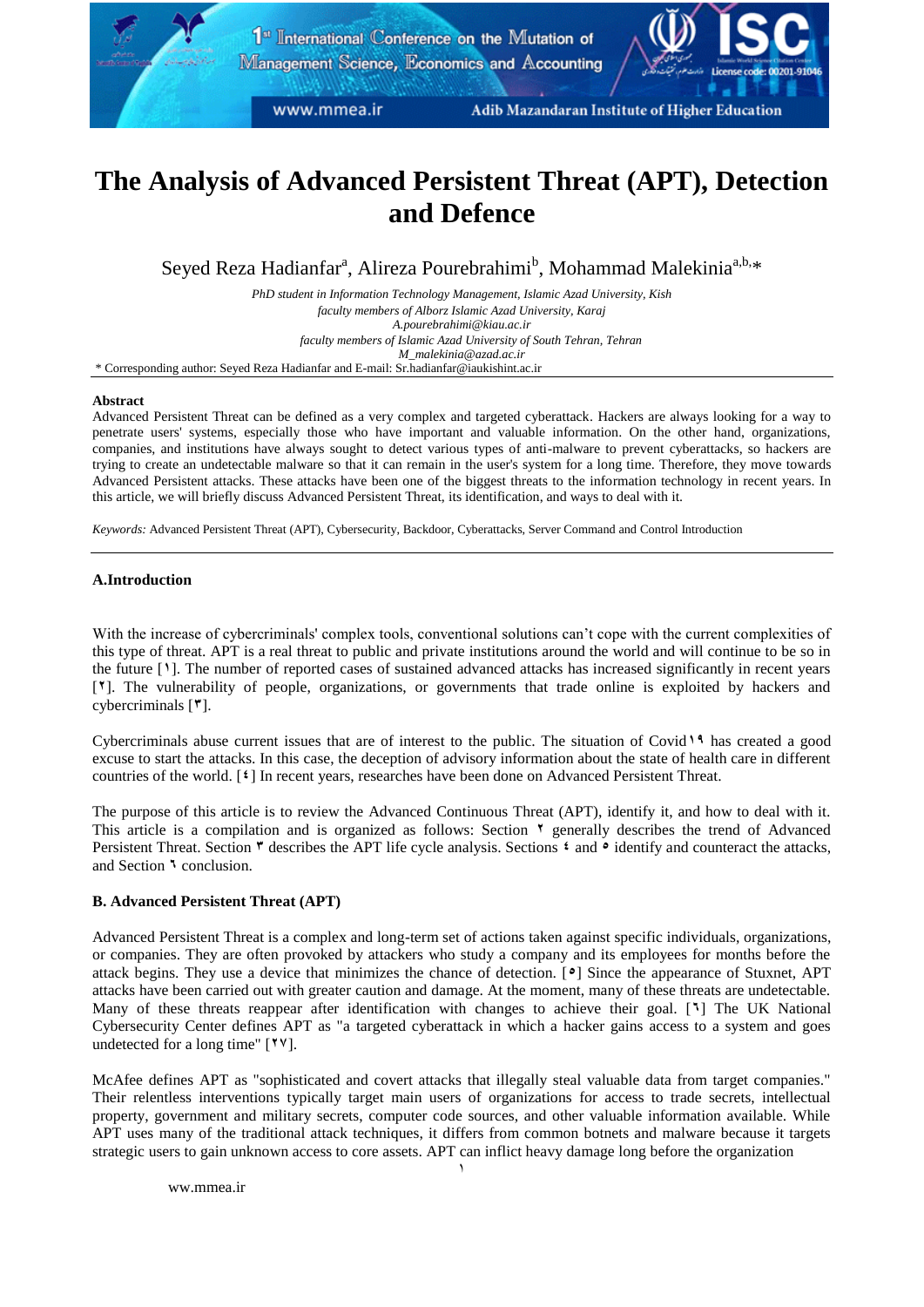

knows it has been damaged [**31**]. While victim organizations vary in size, type, and industry, the people targeted by

APT usually have the same characteristics: the people with the highest level of access to the most valuable assets and resources  $[4 \cdot]$ .

## **Advanced Persistent Threat Features**

The Advanced Persistent Threat was developed by the United States Air Force (USAF) in **2446**. [**2**] The components of the term are described below: Advanced means that the enemy can operate in the full range of computer intrusion. They can take the most advantage of the known vulnerabilities. Persistent means that the enemy is formally tasked with carrying out the mission. They receive directives as an information unit and work to satisfy their commander. Persistent does not necessarily mean that they have to constantly use malicious code on the victim's computers, but that they maintain the level of interaction needed to accomplish their goals. The enemy here is Threat because it is organized, budgeted, and motivated. [**8**] The Threat is mostly related to the human factor and well-organized groups. APT attackers are usually teams of IT professionals and their clients - usually governments - who use advanced technology and obscure points of attack to obtain vulnerable data. [**26**]

The differences between APT attacks and traditional web application threats include the following:

-An APT attack requires more resources than a standard Web application attack. The perpetrators are usually teams of experienced cybercriminals with significant financial support. Some APT attacks are government-sponsored and used as weapons of cyber warfare.

-APT attacks are significantly more complex.

-APT attacks stay on a network to gain the most information possible and do not attack immediately.

-APT attacks often target the entire network rather than a specific segment. [**1**]

#### **The main actors of APT**

The main actors can be divided into two major groups of government actors and organized criminal groups. Governments cyberattacks are becoming more frequent. Suspicion of interfering in elections or power outages in other countries due to the high cyber capabilities of these actors has caused widespread concern among the people. The following is a brief description of these APT actors.

China: Chinese cyberattacks focus on industrial espionage aimed at stealing intellectual property. APT has been the actor's most enduring cyber threat. [**14**]

United States: The actor has carried out the most sophisticated cyberattacks and used the most advanced technologies. APT attacks have been used mainly to pursue geopolitical interests. An example is the world-famous Stuxnet<sup>1</sup> • operation, which targeted SCADA systems to cause significant damage to Iran's nuclear program. [**11**]

Russia: This actor is supported by the government in terms of APT activities. Microsoft has detected and reported spear phishing attacks by this player through APT<sup>\*</sup><sup>8</sup>. Their targets were German government employees. The group has tried to gain access to employee information and infected sites with malware. [**12**]

North Korea: Cyber-groups affiliated with the actor have carried out numerous operations, including routine espionage, bank hacking, and malicious attacks. [**13**]

Israel: The actor is known as one of the possible authors of the Stuxnet<sup>1</sup> attack. This is known as the high potential of the country's intelligence services. The Duqu **7.** attack was sponsored by the actor and has infected many systems in several countries in recent years. [**14**] The malware used zero day vulnerabilities to send data to command-andcontrol servers.

#### **The most famous APT groups**

APT attacks are usually named by the teams that designed them. Some of the most famous and active of these groups are:

• Ghost Net

The group was based in China and their attacks were carried out by phishing emails containing malware. The group risked computers by focusing on access to government networks and embassies in more than **1...** countries. The attackers turned on their cameras and microphones with machines inside these organizations and turned them into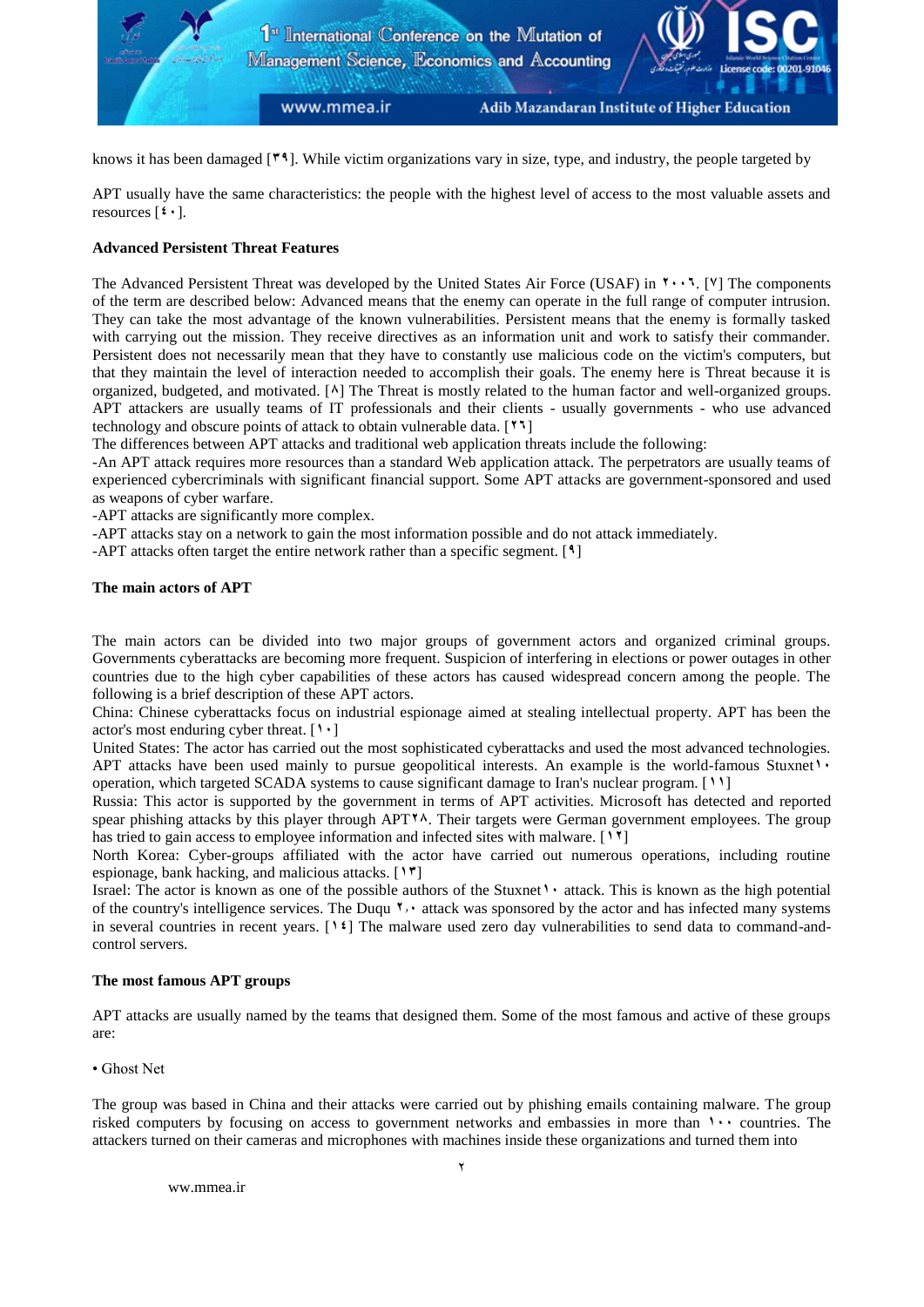surveillance devices. [**15**]

# • Stuxnet

The worm used to attack Iran's nuclear program, which was carried through an infected USB device and damaged the centrifuges used to enrich uranium. Stuxnet is malware that targets SCADA systems (industrial control and monitoring) and was able to disrupt the operation of machines in the nuclear program without the knowledge of the operators. [**16**]

Stuxnet caused installation damage by targeting programmable logic controllers in industrial control systems that manage uranium enrichment centrifuges. [**34**]

### $\cdot$ FIN<sup> $\sharp$ </sup>

Cybersecurity company FireEye has revealed that more than **1...** companies have been hacked by Wall Street hackers through their email accounts since mid-**2413** to exploit information about their activities in the stock market.

Citing the victims, FireEye said most of them were pharmaceutical and healthcare companies, bankers and lawyers who "regularly discuss confidential and volatile market information." [**12**]

### • APT**21**

The US Cyber Security and Infrastructure Agency says the APT Group has used more than one primary access vector to target US government agencies. The attacks initially targeted a software service provider called Solar Winds done. By installing a backdoor on one of the company's popular software called Orion, hackers were able to infiltrate all the organizations that used this software. Orion software is installed on the servers of many private and public companies and therefore, infecting it allowed hackers to infiltrate their computer systems as well. CISA investigations in the United States show that hackers have hacked into the computer networks of dozens of private companies and government agencies in this way. Has been present in the networks of these organizations for a long time. [**18**]

### • Flame

Another APT first detected in **<sup>1</sup>.** 1<sup>*\**</sup> is Flame, which appears to have been active for years and has compromised thousands of Windows systems in the Middle East, given its small size. Less than  $\mathbf{v} \cdot \mathbf{MB}$ , this statistic is impressive.  $[44]$ 

# • Red October virus

Red October is another APT identified in **<sup>1</sup>** 1<sup></sup> that targeted government and industrial centers, especially in Russianspeaking countries, for political espionage and IP theft. [**31**] The virus spreads through targeted emails containing malicious Word and Excel files within the system and can steal information from computers and smartphones. Virus scanning activities include logging, tracking emails and recovering detected files. [<sup> $\cdot$ </sup>]

# **C. APT Life Cycle Analysis**

Life cycle is essential for understanding how APT attacks work and identifying the most common malicious techniques. There are several ways in which an APT attack uses its resources for anonymity. In recent years, researchers have proposed multi-stage, organized life cycles. These steps consist of the techniques, methods, and tools used to perform a targeted infiltration. A life cycle can be organized from three stages to eleven stages. [**11**]

#### Three-staged attack

In the paper [**11**], a general approach to APT attack in three stages is presented. These steps are:

**1**- Initial agreement: At this stage, attackers try to access the target system. The most common techniques used at this stage are spear phishing, server-side attacks, and infected storage devices.

Lateral movement: Attackers try to compromise other services in the target system or network. Some of the techniques used are standard operating system tools such as Powershell and RDP that use a vulnerability.

**3**- Command-and-control: When the system is compromised, it is necessary to create an external connection to filter the data. Attackers use services such as HTTP, HTTPS or FTP. They can also use tools such as remote connection tools such as VNC or RDP.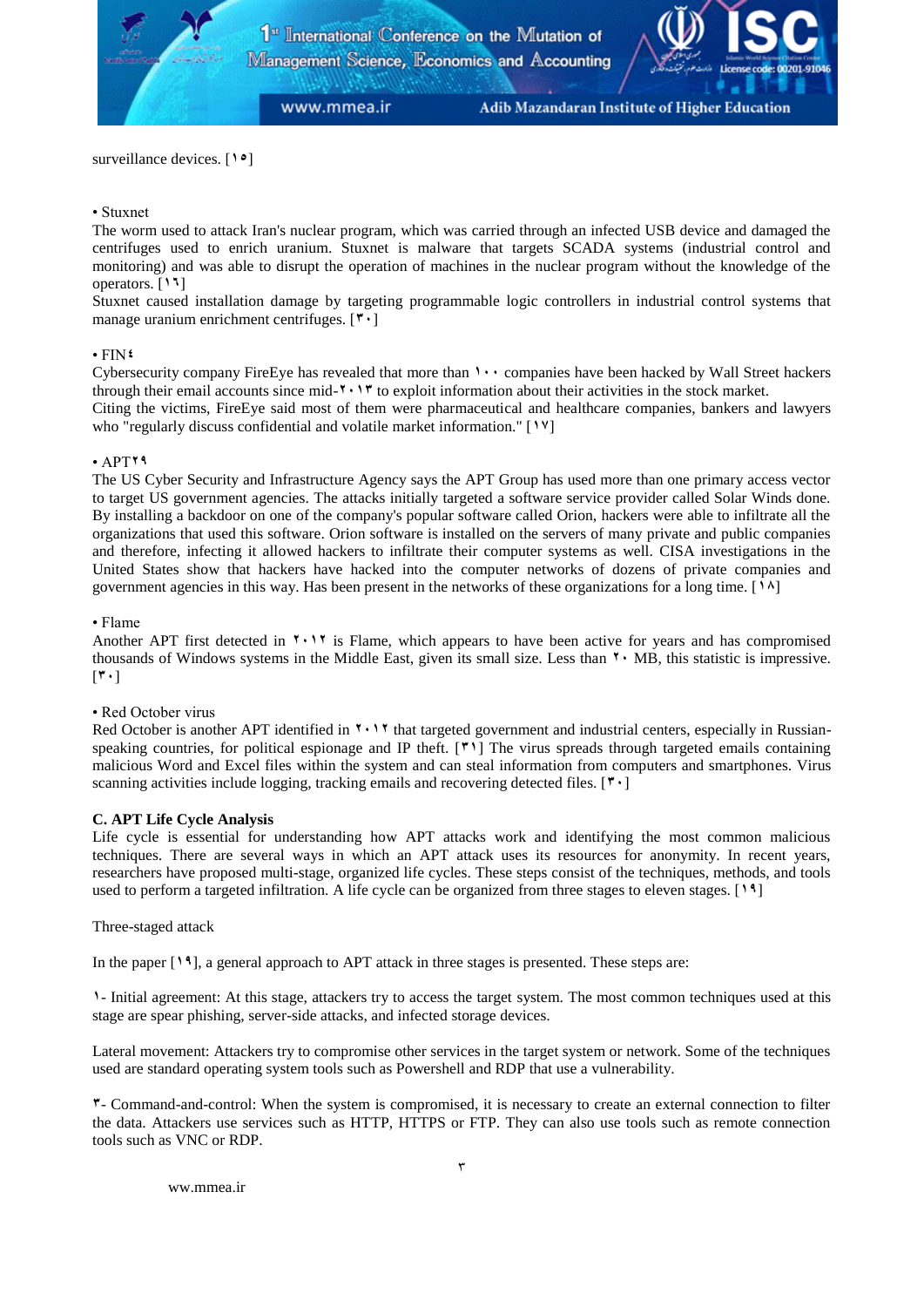

# Four-staged attack

In the paper [**24**], a four-stage model of APT attack is presented. The following steps are described:

### **1**- Influence on the target

In the first stage, it is necessary to penetrate the target. Companies or organizations are usually hacked in one of the following ways: Web assets, network resources, and users. This can be achieved either through malicious downloads (eg RFI injection, SQL) or social engineering attacks (eg phishing and email attachments) which are threats that large organizations regularly face. These intruders may simultaneously launch a DDoS attack against their target.

# 2**- Insert malware**

After gaining initial access, attackers quickly install the backdoor. Malware that allows access to the network and allows remote encryption operations, provide more space for their activities and somehow increase the platform for the expansion of activities. On the back it can also be a trojan and appear as a legitimate software.

### **3**- Expansion

At this point, it is time for attackers to deepen their access to the target system and increase the means of penetration to gain more control over the target. They will also work on creating tunnels to transfer the data they need later.

Depending on the ultimate goal of the attack, the collected data can be sold to a competing company, the data can be modified to sabotage a company's product line, or it can be used to overthrow the entire organization. If the motive is sabotage, this step is used to precisely control multiple vital functions and manipulate them in a specific sequence to see the most damage. For example, attackers could delete the entire company database and then disrupt network communications to prolong the recovery process.

### **D. Exploration and extraction of data**

Once attackers gain deeper access to the system, they can discover the information and data they need and transfer it to another location within the network, compress it and transfer it through the tunnels they have created. In the same way, they continue to expand, discovering and transmitting more data.

At this point, the target is officially compromised. When data is stored in a secure location on the network and is often encrypted by an attacker. White noise methods are commonly used to get the attention of security teams to get information out.

#### Five-staged attack

In this work [**21**], a model for analyzing the APT life cycle, which is organized in five stages, is presented. This model is called the "attack chain". The five steps are as follows:

**1**- Delivery: Javelin phishing is used to send emails to recipients within the network.

- **2** Exploitation: The vulnerability of services, systems or programs is used.
- **3** Installation: At this stage, it is possible to install malware such as RAT (Remote Access Tool).
- **4** Command-and-control: The remote attacker has access to a damaged host or server.

**5**- Measures: Measures taken include accessing other hosts or servers on the same network to extract confidential information.

Six-staged attack

The authors in articles [**22**] and [**23**] have proposed a six-step life cycle model to describe the APT attack. This model emphasizes that attackers must deceive the person to run the malware and take advantage of any zero-day vulnerabilities. The attackers then gain access to the network through a compromised computer. The six stages of this life cycle are as follows:

**1**- Gathering information: The purpose of this step is to gather information about the structure of the target organization or company through public social network profiles.

**2**. Point of entry: Social engineering, spear phishing, and zero-day exploitation are the most commonly used

[ww.mmea.ir](http://www.mmea.ir/fa/)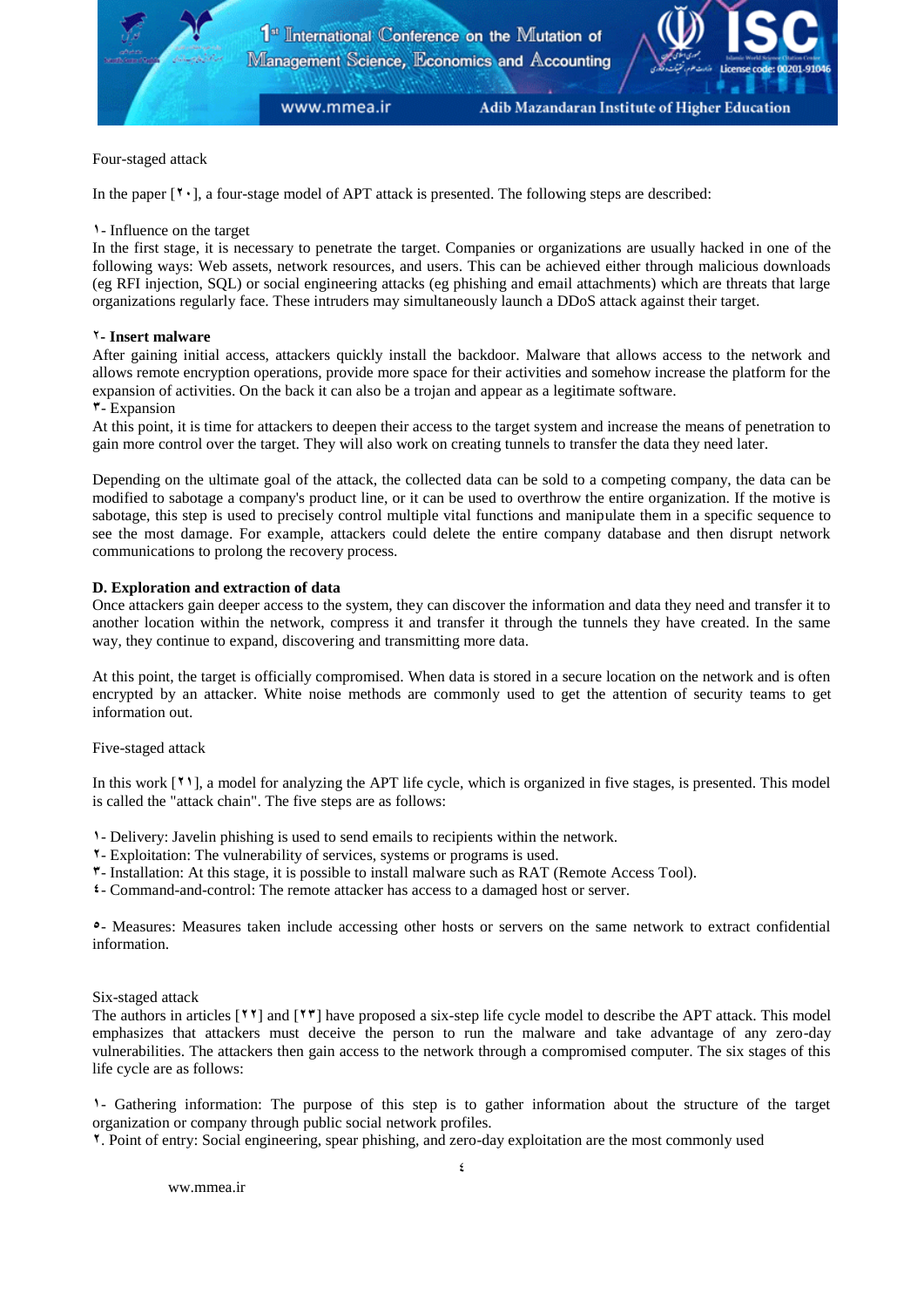

techniques for the victim that allow the attacker to access the computer.

- Command and control server: The attacker accesses the command-and-control server by communicating with the host at risk.

- Lateral movement: The attacker can access the vulnerable host by moving in the network.
- . Important data: Important information about hosts or servers is specified.
- External server: Important and vital data is transferred to the command-and-control servers of the attackers.

# Seven-staged attack

In the paper [ $\mathbf{Y}$  **i**], a general approach to APT attack in seven stages is presented. These steps are:

. Investigation: Attackers seek public information about the victim.

. Preparation: Attackers prepare the initial attack to exploit vulnerabilities using network scans to create custom exploits.

. Infiltration: Attackers make the first attack, which usually involves spear phishing.

. Network Conquest: Remote access tools or backdoors are used to control the system when the attacker has at least one host to attack.

. Hide presence: The attacker seeks to remain hidden in the network for a long time.

. Data collection: The attacker seeks the data he wants and hides it as legal traffic to be extracted slowly.

. Maintaining access: The attacker can modify or create abuses, remote access tools and command and control servers for long-term access to the network.

# Eight-staged attack

In the paper [**25**], a general approach to the APT attack in eight steps is presented. These steps are:

- Initial cognition: In this stage, the initial cognition of the goal is done.

- Initial agreement: Describes the methods used to first penetrate the target, for example: spear phishing.
- Stabilization: At this stage, it ensures control of the target outside the network.
- Access development: The attacker is looking for documents that allow access to more resources in the system.
- Internal recognition: At this stage, the attacker gathers all possible information about the victim.
- Lateral movement: The attacker can access the resources.
- Preserving the presence: The attacker takes actions that stay in the network for a long time without being detected.
- Completion of the mission: The information to be sent to the command and control servers is compressed.

Eleven-staged attack

In the paper [**1**], a general approach to the APT attack in eleven stages is presented. These steps are:

- Initial access: In this step, the initial contact with the target is made.

- Stability: The attacker seeks to achieve the goal for a long time.

- Development of access: Development of access to confidential data by installing malware on the network is essential.

- Discovery: includes access to target information such as location or username.

- Lateral movement: refers to how the attacker moves in the network to search for important vulnerable information or services.

- Collection: In this step, relevant information is collected.
- Extraction: In this step, the collected data is extracted.
- Execution: Malware is executed through remote connection.
- Escape from defense: includes not being recognized by defense mechanisms such as firewalls.

- Access to credentials: Gets full access to the credentials of the system at

risk.

- Command and control: Creating a command-and-control channel to communicate with attacking servers and compromised systems is the goal.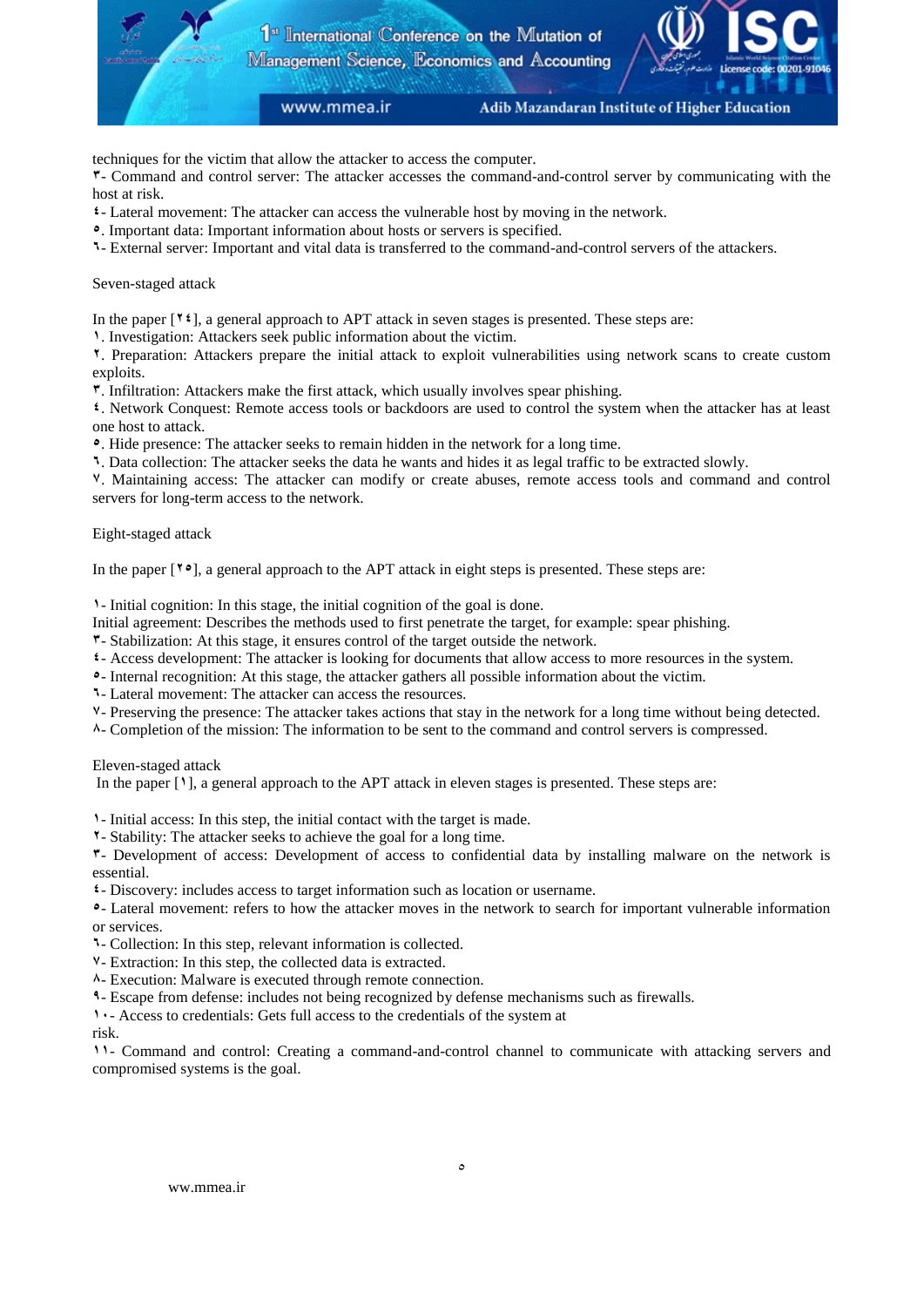# **E. Detecting APT Attacks**

Although APT attacks can be difficult to detect, and even more so when they successfully enter a target network, data theft is not completely secret. In most cases, APT starts with a standalone malware such as rootkit, which emails an affiliate member of the target organization. If this member opens their email attachment, they will launch a cyberattack anonymously. This is considered a kind of social engineering, which is one of the common methods through which attackers use an internal member to infiltrate the defense system of the company or organization [**28**]. APT attacks pose a dangerous threat to networks, and current diagnostic programs and actions fail to detect many APT attacks. Apart from high manpower skills, malware is very important in the success of APT [**21**].

These attacks can be identified by detecting abnormal behavior in the organization's outbound traffic - which may be the best possible way. Organizations can detect symptoms by continuous monitoring and security controls. Some of these symptoms include:

- Unusual and suspicious activity in user accounts (especially high access accounts)
- Extensive use of malware on the back (to maintain access)
- Suspicious and unusual activity in databases.
- Detects anomalies in information when leaving the network

The series of complex and persistent network penetration attacks consist of several intangible and covert stages. One of the reasons for the inefficiency of intrusion detection systems against these attacks is the use of defense mechanisms based on low-level network traffic analysis, which does not pay attention to the hidden relationships between alerts [**41**].

# **F.Ways to deal with APT attacks**

APTs have the resources, perseverance, and skills to design sophisticated attacks and to overcome defense systems and prevent recognition. The network of many companies has been attacked and robbed while even the company itself is unaware of this issue. APTs have become a serious threat to cyber security by taking advantage of poor coordination and poor implementation of corporate cybersecurity measures. Poor defense means that APTs can always successfully penetrate the network and steal its information without the victim realizing it. Most companies are attacked when they find out that months have passed since the attack, and it is usually a third-party company that notifies them. Most successful attacks require only basic techniques, and most of them can be stopped only with the consistent and consistent use of relatively basic preventive measures. One of the reasons that cybercrime has become so widespread is that attackers do not have to put much effort into a successful attack.

The most successful form of APT defense is continuous monitoring and response to most APT efforts. Defense strategies based on one or two APT levels are not enough. In most cases, anti-virus software has not been a barrier to APT attacks. Therefore, first-generation security tools are not valuable enough to protect targets, and other prevention systems do not guarantee protection  $\lceil \mathbf{''}\mathbf{''} \rceil$ . Experts acknowledge that "any effective approach to defense against APTs should include deep defense, reconnaissance, disaster response plan, recovery plan, awareness and security training"  $[\mathbf{r} \mathbf{r}]$ .

The main tool for counteracting APT attacks is a set of basic methods that limit the relatively simple elements of the APT process. When APT is broken down into its basic elements, it is usually known and easy to deal with. It is their combination that makes it difficult to defend against the APT. This is why even the best network security tools, including proxy servers, firewalls, VPNs and antivirus software, cannot defend against APT alone. Primary protection methods include implementing a vulnerability management process, system updates, and intrusion testing. These should be complemented by detailed documentation of the impact and risk assessment. Determining vital resources and elements of the need for special protection is very important for commercial purposes  $\lceil \cdot \cdot \cdot \rceil$ .

Today, two main types of APT defense can be distinguished: hardware and cloud<sup>[ $\star$ </sup><sup>2</sup>]. In the first case, a dedicated device is placed on the edge of the protected network and monitors and reports suspicious traffic based on indicators (does not block real-time transmission). More advanced models perform behavioral analysis and sandboxing. Hardware-based solutions have certain limitations. Despite the high costs - which limit their number and limit their use to large companies, especially for models that control encrypted traffic - due to the increasing use of mobile devices and Remote workstations, these devices are not able to fully record network traffic. The hardware approach is replaced by a comprehensive analysis (behavioral, vulnerabilities, address filtering, SSL transfer monitoring, active content, etc.).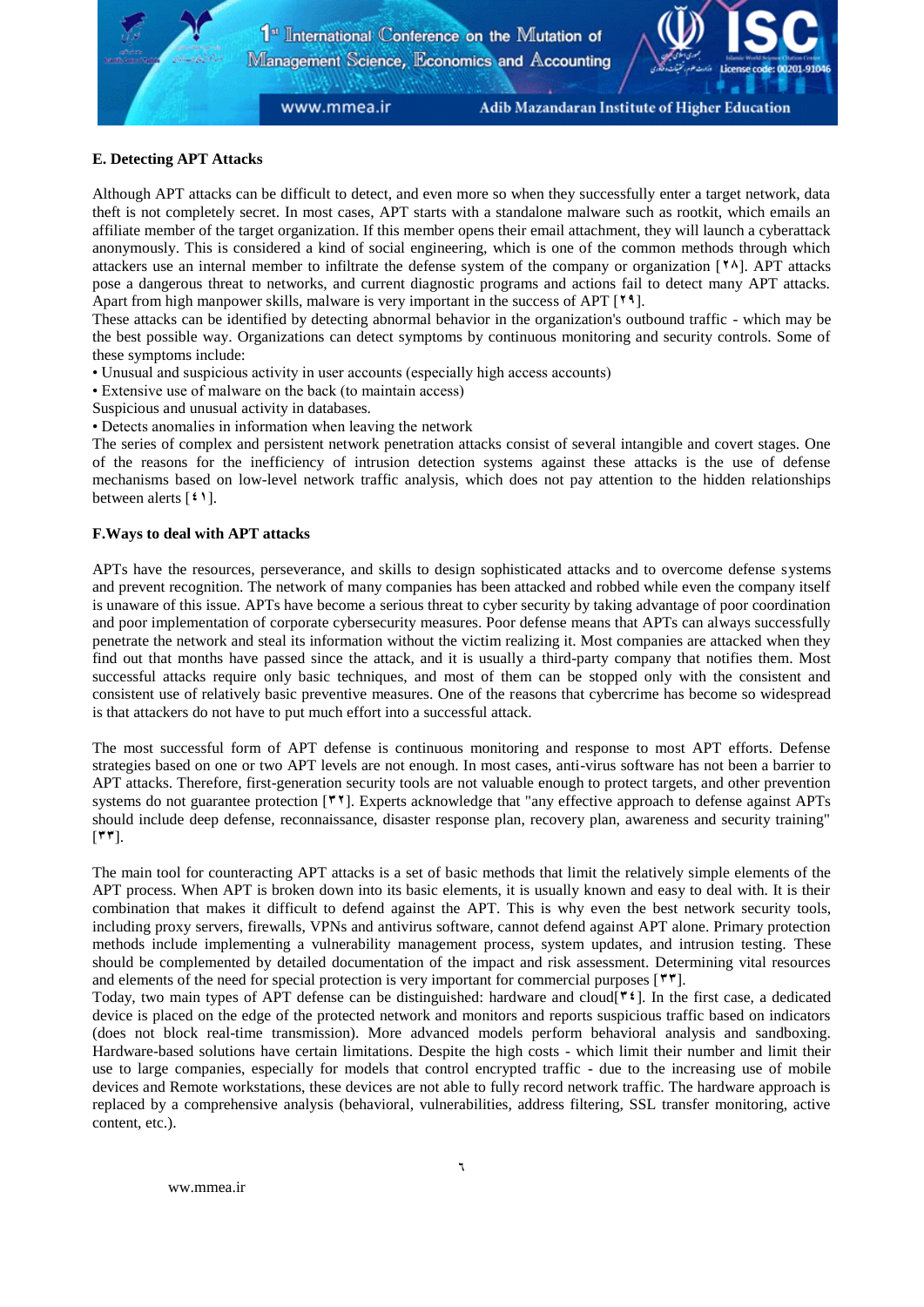Monitoring the organization's incoming and outgoing traffic is the best way to prevent the installation of backdoors and prevent the extraction of stolen data. Inspection of traffic within the network environment can also alert security experts to any unusual behavior that may indicate malicious activity.

The Web Application Firewall (WAF), located on the edge of the network, filters traffic to Web application servers, thus protecting one of the application's most vulnerable levels from attack. In WAF, it can help eliminate application layer attacks (such as RFI injection attacks) and SQL, which are commonly used in the APT penetration phase.

Internal traffic monitoring services (such as network firewalls) are the other side of the equation. Finally, incoming traffic control services can be useful for detecting and removing backdoors. These cases can be detected by tracking remote requests from operators [**35**].

A whitelist is a way to control domains that can be accessed over a network, as well as applications that can be accessed by users. This is another useful way to reduce the success rate of APT attacks by minimizing available attack levels.

However, malicious files are usually entered as legal software. In addition, older versions of software products are vulnerable to compromise and unauthorized exploitation. To have an effective whitelist, strict update policies must be in place to ensure that users always have the latest version of any application running in the list [ $\cdot$ ].

For criminals, ordinary users are usually the biggest and most vulnerable from a security perspective. Potential targets fall into one of three categories:

- Careless users who ignore network security policies and unknowingly allow access to potential threats.
- Malicious insiders who intentionally abuse their credentials to gain access to the offender.
- Endangered users whose network access is compromised and used by attackers.

Access level control: Classifying data as needed helps block the intruder's ability to convert login credentials from a low-level employee to a high-level user. The main points of access to the network must be secured by two-factor authentication. Therefore, users need to use two-factor authentication (typically the passcode sent to the user's mobile device) when accessing sensitive areas. Thus, unauthorized attackers trying to identify themselves as legitimate users will not be able to access the network  $[$ <sup> $\uparrow$ </sup> $\vee$ ].

In addition to the following,  $[<sup>{*</sup>^$ ]<sub>1</sub> are the steps that must be taken when securing the network:

- Install security patches for networked software and operating system vulnerabilities as soon as possible
- Encrypt telecommunications to prevent attacker intrusion
- Filter incoming emails to prevent Email spam and Fishing attacks

• Use security operations centers to quickly record security events to help improve whitelists and other security policies

• Regular scans to identify back doors

Given that cyber-attacks, including APT attacks, are spreading day by day, it is necessary to ensure that all anti-virus software and programs used in the organization are up-to-date and in order to prevent any abnormal behaviors such as unexpected traffic, suspicious logins, malicious events, and data theft can be periodically identified by running a Penetration test for vulnerabilities and appropriate security measures taken to address them as soon as possible[**41**].

# **G.CONCLUSION:**

Cyber threats have been a major concern since the advent of the information age, but the biggest concern is the latest category of threats known as Advanced Persistent Threat (APT). This has attracted increasing attention from security researchers around the world. APTs are sophisticated cyberattacks carried out by sophisticated enemies with sufficient capabilities and targeting specific information in companies, organizations and government. APT is a long-term campaign that includes various stages. This form of attack, if successful, will have significant consequences for countries and large organizations, which can range from financial loss to credibility. This article briefly describes APT, its description and features, life cycle analysis of APT attacks, identification and ways to deal with them. This study also highlights and recommends security tips and countermeasures that can help reduce APTs.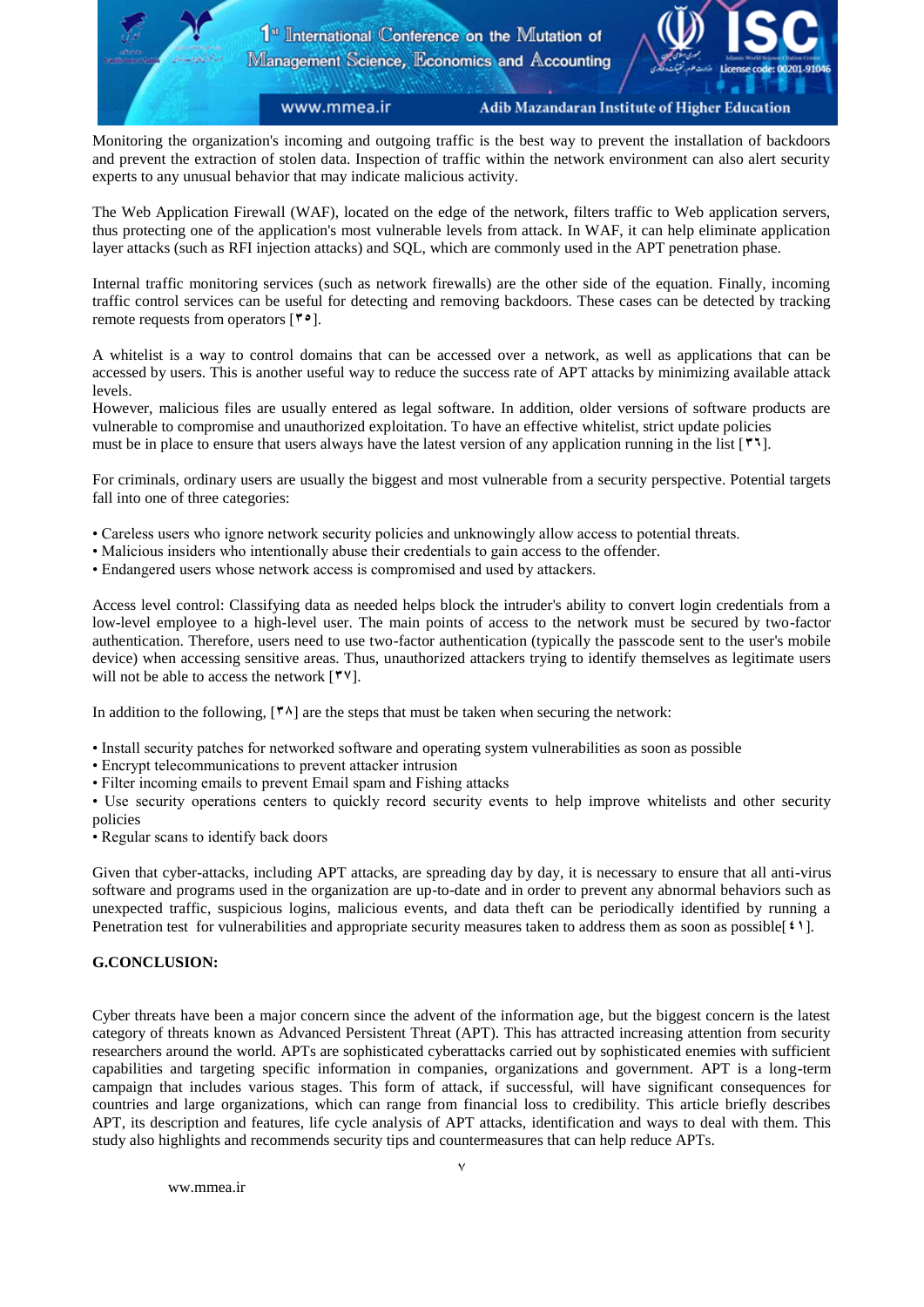www.mmea.ir

Adib Mazandaran Institute of Higher Education

#### **REFERENCES**

- [**1**] Swisscom. Targeted Attacks Cyber Security Report **2411**; Technical report; Swisscom (Switzerland) Ltd. Group Security: Bern, Switzerland, **2411**.
- [**2**] Lemay, A.; Calvet, J.; Menet, F.; Fernandez, J.M. Survey of publicly available reports on advanced persistent threat actors. Comput. Secur. **2418**, **22**, **26**–**51**.
- [**3**] Cox, C. (**2415**). Cyber capabilities and intent of terrorist forces. Information Security Journal: A Global Perspective,  $\mathbf{Y} \in (1-\mathbf{Y}), \mathbf{Y} \in \mathbf{Y}$ .
- [<sup>4</sup>] Threat Intelligence Team, M.L. APT<sup>\*</sup><sup>1</sup> Jumps on the Coronavirus Bandwagon, Delivers Crimson RAT. Available online: https://blog.malwarebytes.com/threat-analysis/ $\mathbf{X} \cdot \mathbf{Y} \cdot \mathbf{A} \cdot \mathbf{Y}$ /apt $\mathbf{Y} \cdot \mathbf{I}$ -jumps-on-the-coronavirusbandwagon-delivers-crimson-rat/ (accessed on **15** March **1.1.**).
- [**5**] Gajewski, M., "Cyberataki typu APT nowym frontem wojny", Chip.pl, **2413**, http://www.chip.pl/news/bezpieczenstwo/luki-bezpieczenstwa /**2413243**/cyberataki-typu-apt-nowymfrontem-wojny.
- [**6**] Falliere, N.; Murchu, L.O.; Chien, E. W**32**. stuxnet dossier. White Pap. Symantec Corp., Secur. Response **2411**, **5**, **21**.
- [**2**] Jeun, I.; Lee, Y.; Won, D. A Practical Study on Advanced Persistent Threats. Commun. Multimed. Secur. **2412**, **8235**, **144**–**152**.
- [**8**] Chen, P.; Desmet, L.; Huygens, C. A Study on Advanced Persistent Threats. In Lecture Notes in Computer Science (Including Subseries Lecture Notes in Artificial Intelligence and Lecture Notes in Bioinformatics); Springer: Berlin, Germany, **2414**; Volume **8235** LNCS, pp. **63**–**22**.
- [**1**] Threat Intelligence Team, M.L. APT**36** Jumps on the Coronavirus Bandwagon, Delivers Crimson RAT. Available online: https://blog.malwarebytes.com/threat-analysis/**<sup>2</sup><sup>4</sup>**/ $\cdot$ **7**/apt<sup>\*</sup>**1**-jumps-on-the-coronavirusbandwagon-delivers-crimson-rat/ (accessed on **15** March **1.1.**).
- [**14**]Mandiant. APT**1** Exposing One of China's Cyber Espionage Units; Technical report; Mandiant: Alexandria, VA, USA, **2413**.
- [**11**]Kim Zetter. Researchers connect flame to us-israel stuxnet attack. http://www. wired.com/**2412246**/flametied-to-stuxnet/. Accessed: **2415**-**41**-**21**.
- [**12**]ThaiCERT. Threat Group Cards: A Threat Actor Encyclopedia. Available online: https://www.thaicert.or. th/downloads/files/A\_Threat\_Actor\_Encyclopedia.pdf (accessed on **24** June **2411**).
- [**13**]Fireeye. M-Trends **2411**: Fireeye Mandiant Services Special Report; Technical report; Fireeye: Milpitas,  $CA, USA, 111.$
- [**14**]Kasperky Lab. The Duqu **2.4**-Technical Details (V**2.1**); Technical Report; Kasperky Lab: Moscow, Russia, **2415**.
- [**15**]Bhadane, A.; Mane, S.B. Detecting lateral spear phishing attacks in organisations. IET Inf. Secur. **2411**, **13**, **133**–**144**.
- [**16**]Lamprakis, P.; Dargenio, R.; Gugelmann, D.; Lenders, V.; Happe, M.; Vanbever, L. Unsupervised Detection of APT C&C Channels using Web Request Graphs. In Lecture Notes in Computer Science (Including Subseries Lecture Notes in Artificial Intelligence and Lecture Notes in Bioinformatics); Springer: Berlin, Germany, **2412**; Volume **14322** LNCS, pp. **366**–**382**.
- [**12**]Geluvaraj, B.; Satwik, P.M.; Ashok Kumar, T.A. The Future of Cybersecurity: Major Role of Artificial Intelligence, Machine Learning, and Deep Learning in Cyberspace. In Lecture Notes on Data Engineering and Communications Technologies; Springer Singapore: Singapore, **2411**; Volume **15**, pp. **231**–**242**.\_**62**.
- [**18**]Kaspersky Lab. Targeted Cyberattacks LOGBOOK; Kasperky Lab: Moscow, Russia, **2411**.
- [**11**]Ussath, M.; Jaeger, D.; Cheng, F.; Meinel, C. Advanced persistent threats: Behind the scenes. In Proceedings of the **2416** Annual Conference on Information Science and Systems (CISS), Princeton, NJ, USA, **16**–**18** March **2416**; pp. **181**–**186**.
- [**24**]Zhang, R.; Huo, Y.; Liu, J.; Weng, F. Constructing APT Attack Scenarios Based on Intrusion Kill Chain and Fuzzy Clustering. Secur. Commun. Netw. **2412**, **2412**, **1**–**1**.
- [**21**]Sexton, J.; Storlie, C.; Neil, J. Attack chain detection. Stat. Anal. Data Min. ASA Data Sci. J. **2415**, **8**, **353**  $\mathbf{r}$
- [**22**]Ghafir, I.; Prenosil, V. Proposed Approach for Targeted Attacks Detection. Lect. Notes Electr. Eng. **2416**, **362**, **23**–**84**.\_**2**.
- [**23**]Trend Micro. The Custom Defense Against Targeted Attacks; Technical report; Trend Micro: Tokyo, Japan, **2413**.
- [**24**]Vukalovic, J.; Delija, D. Advanced Persistent Threats-detection and defense. In Proceedings of the **2415**

[ww.mmea.ir](http://www.mmea.ir/fa/)